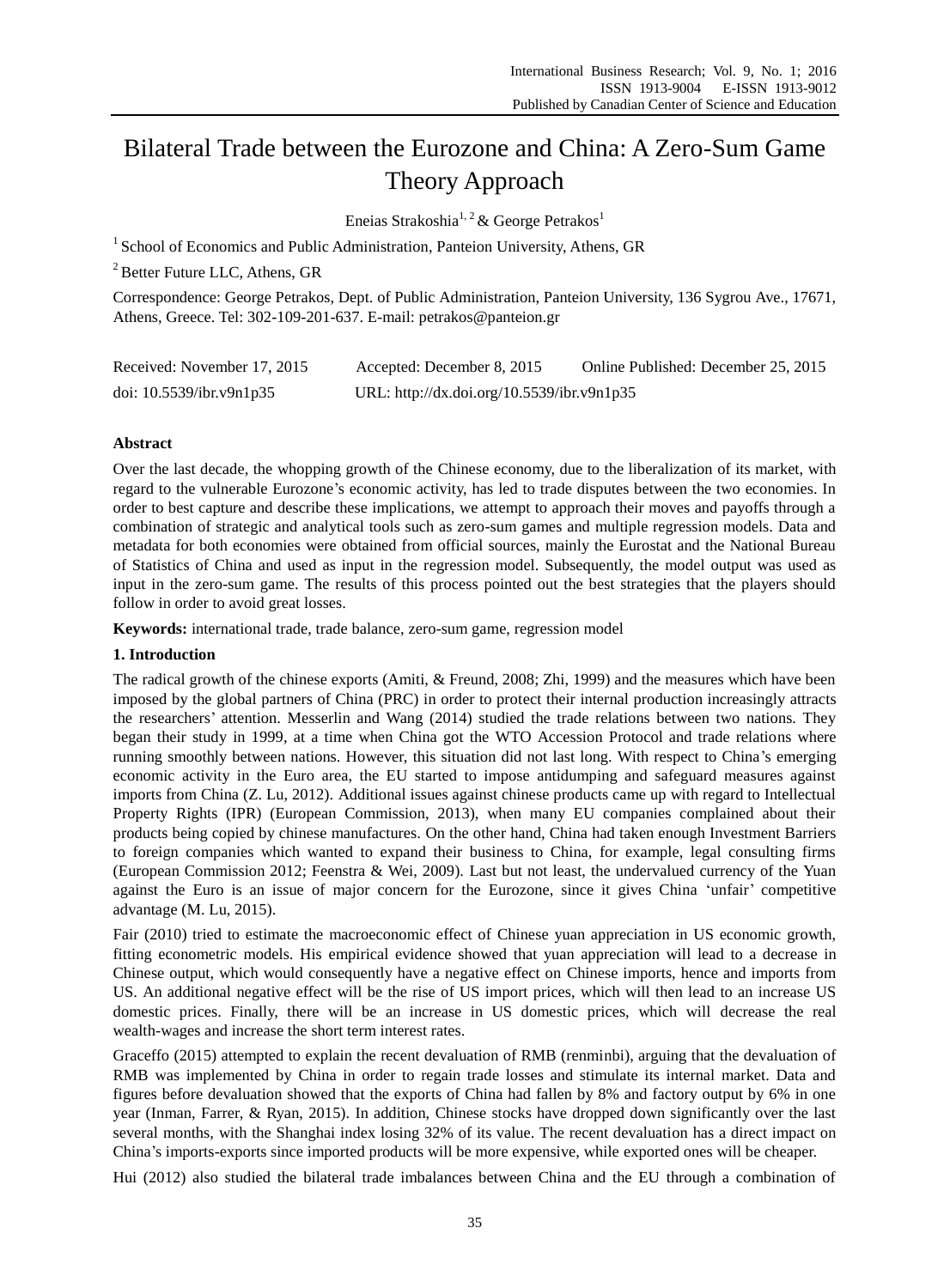Econometrics and Game Theory, considering yearly data from 2000 to 2010. The main variables analyzed in this study were the Exchange Rate, the Fiscal Deficit, the Foreign Direct Investments (FDI), the National Income, the Living Standards, International Competitiveness and the Trade Deficit of the EU against PRC. It was shown that the most critical variable describing the trade imbalances between two economies is the exchange rate, so the author advanced a dynamic game theory model in order to analyze the best policy/strategy selection between China and the EU. The payoffs of the game were stochastic and were derived from general game theory rules of dynamic trade games, based on Prisoners Dilemma Game (Tucker, 1992).

With respect to the above analysis and due to the ongoing growth of trade relations between China and the Eurozone, we attempt to describe the bilateral trade of these two economies. Our approach is based on a combination of econometrics and game theory methodology. We have applied a multiple linear regression model in quarterly official data, from 2005 to 2015, concerning critical macroeconomic indicators. These indicators are: Trade Balance in million ECU/EURO (depended variable), Exchange Rate Quarters Median, General Government Deficit (-) and Surplus (+), quarterly data EU 17, (FDI) EU17 to China (OECD, 2013), GDP and main components, Current prices EU17, Living Standards (Gross national disposable income EU 17) and International Competitiveness Index (Nominal Unit Labour Cost EU17/PRC). The outcome of the regression analysis is used as an input for the evaluation of the players' trade game payoffs. The players' available moves are based on realistic options and restrictions that each country has in order to influence their trade balance.

# **2. Methodology and Results**

#### *2.1 Survey Data and Metadata*

The data and metadata used in this paper were extracted from the official webpages of the respective countries statistical authority, which in our case are the Eurostat and the National Bureau of Statistics of China (NBSC). More specifically, the definitions of the variables were mainly extracted from the Eurostat website while PRC data and metadata from NBSC were adjusted to the respective Euro ones. Hence, according to Eurostat definitions we have used the following terms.

Trade Balance: It is the result of the deduction between Total Exports of Goods and Total Imports of Goods. The definition Total Exports according to the Eurostat is: International trade statistics cover any movements of goods between the reporting country and the rest of the world. "Goods" means all movable property, including electrical current. The table indicates the seasonally adjusted values of the EU and euro-zone exports. Exports are evaluated FOB (Free on Board), i.e. only incidental expenses (freight, insurance) incurred in the part of the journey located on the territory of the reporting country are included. The raw values of the Member States are adjusted according to the number of working days on the basis of each national calendar and then seasonally adjusted before being aggregated to provide the EU and euro-zone totals. The definition Total Imports according to the Eurostat is: International trade statistics cover any movements of goods between the EU Member States and non-member countries (extra-EU trade), and from one Member State to another (intra-EU trade). 'Goods' means all movable property, including electrical current.

General government deficit/surplus (Eurostat Short Description): "The general government deficit/surplus is defined in the Maastricht Treaty as general government net borrowing/lending according to the European System of Accounts (ESA95). It is the difference between the revenue and the expenditure of the general government sector. The government deficit data related to the EDP (EDP B.9) differs from the deficit according to the ESA95 (B.9) for the treatment of interest relating to swaps and forward rate agreements. The general government sector comprises the sub-sectors of central government, state government, local government and social security funds. The series are presented as a percentage of GDP".

Gross disposable income (Eurostat Short Description): -Million EUR (current prices): "Gross national disposable income (ESA95, 8.95) is the sum of the gross disposable incomes of the institutional sectors. It is equal to: Gross national income plus (+) current transfers receivable from the rest of the world minus (-) current transfers payable to the rest of the world. Values are seasonally adjusted (SA). The ESA 95 regulation may be referred to for more specific explanations on methodology".

Gross domestic product, current prices -Million EUR (Eurostat Short Description): "Gross domestic product (GDP) at market prices is the final result of the production activity of resident producer units (ESA 1995, 8.89). It is defined as the value of all goods and services produced, less the value of any goods or services used in their creation. Values are seasonally adjusted (SA). The ESA 95 (European System of Accounts) regulation may be referred to for more specific explanations on methodology".

Nominal unit labour cost index  $(2005 = 100)$  -quarterly data (Eurostat Short Description): "It is the result of the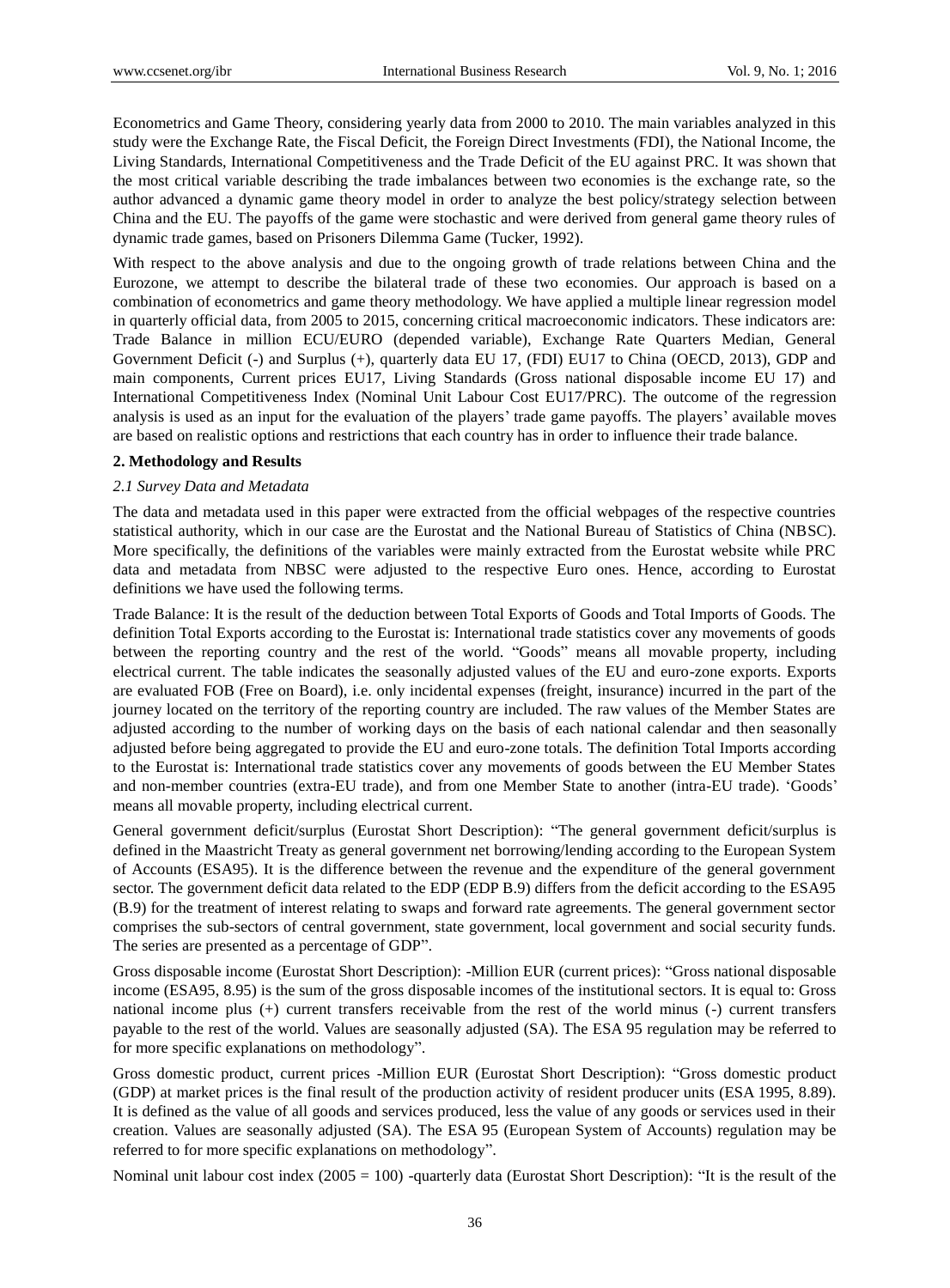division of the EU17 index by the PRC index. Eurostat's definition is: The nominal unit labour cost (NULC) is defined as the ratio of total compensation of employees (D1), in millions of national currency per total number of employees in persons, divided by the ratio of GDP in market prices in millions, chain-linked volumes, reference year 2005 (CLV05), at 2005 exchange rates in national currency per total number of persons employed in persons. The change in nominal unit labour cost is the change in total compensation of employees per number of employees not covered by the change in labour productivity plus the change in share of employees in total employment. Input data is obtained through official transmissions of national accounts country data in the ESA95 transmission program. The NULC is calculated by the formula: (total D1 in national currency/total employees in persons)/(GDP in market prices in CLV05 in national currency/total employment in persons). Data are quarterly indexes, calendar and seasonally adjusted".

EU direct investment outward flows by extra-EU country of destination -Million ECU/EUR (Eurostat Short Description): "Direct investment (FDI) is the category of international investment made by a resident entity (direct investor) to acquire a lasting interest in an entity operating in an economy other than that of the investor (direct investment enterprise). The lasting interest is deemed to exist if the investor acquires at least 10 % of the equity capital of the enterprise. FDI stocks are the value of FDI assets (for outward FDI stocks) and FDI liabilities (for inward FDI stocks) at the end of the reference period".

The quarterly data from 2005 to 2012 with respect to the above-mentioned and defined variables used in the regression analysis are presented in Table 1.

| Unit                         | Dependent                                   |                                                                    | Independent                                                                    |                                                             |                                                              |                                                                    |                                                                             |
|------------------------------|---------------------------------------------|--------------------------------------------------------------------|--------------------------------------------------------------------------------|-------------------------------------------------------------|--------------------------------------------------------------|--------------------------------------------------------------------|-----------------------------------------------------------------------------|
| Quarters<br>(Time<br>Series) | Trade balance<br>in million EURO<br>(China) | <b>Exchange Rate</b><br>Quarters<br>Median $(\frac{1}{2})\epsilon$ | General government<br>deficit (-) and<br>surplus $(+)$ quarterly<br>data EU 17 | Foreign Direct<br>Investment<br>(FDI) EU17 to<br><b>PRC</b> | GDP and main<br>components-<br>Current prices<br><b>EU17</b> | Living Standards<br>(Gross national<br>disposable<br>income EU 17) | International<br>Compet, Index<br>(Nominal unit<br>Labour Cost<br>EU17/PRC) |
| 2005 Q1                      | $-16,098.0$                                 | 0.0921                                                             | $-100,400.87$                                                                  | 999.5                                                       | 1,979,412                                                    | 1,954,685                                                          | 1(base)                                                                     |
| 2005 Q2                      | $-18,882.5$                                 | 0.0959                                                             | $-38,384.31$                                                                   | 999.5                                                       | 2,041,259                                                    | 1,999,088                                                          | 1.002                                                                       |
| 2005 Q3                      | $-19,778.4$                                 | 0.1008                                                             | $-46,839.62$                                                                   | 999.5                                                       | 2,021,896                                                    | 2,020,489                                                          | 1.001                                                                       |
| 2005 Q4                      | $-20,674.4$                                 | 0.1041                                                             | $-21,947.04$                                                                   | 999.5                                                       | 2,127,215                                                    | 2,054,825                                                          | 1.003                                                                       |
| 2006 Q1                      | $-21,490.1$                                 | 0.1035                                                             | $-65,920.12$                                                                   | 1,013                                                       | 2,060,752                                                    | 2,040,828                                                          | 1.004                                                                       |
| 2006 Q2                      | $-20,702.2$                                 | 0.0989                                                             | $-5,348.23$                                                                    | 1,013                                                       | 2,134,643                                                    | 2,130,707                                                          | 1.005                                                                       |
| 2006 Q3                      | $-22,716.8$                                 | 0.0984                                                             | $-34,563.96$                                                                   | 1,013                                                       | 2,125,744                                                    | 2,107,280                                                          | 1.010                                                                       |
| 2006 Q4                      | $-26,440.3$                                 | 0.0986                                                             | $-12,852.21$                                                                   | 1,013                                                       | 2,243,086                                                    | 2,227,981                                                          | 1.017                                                                       |
| 2007 Q1                      | $-28,826.0$                                 | 0.0982                                                             | $-56,167.97$                                                                   | 1,113                                                       | 2,183,057                                                    | 2,161,516                                                          | 1.019                                                                       |
| 2007 Q2                      | $-22,905.1$                                 | 0.0966                                                             | 16,969.28                                                                      | 1,113                                                       | 2,251,001                                                    | 2,233,456                                                          | 1.024                                                                       |
| 2007 Q3                      | $-30,656.2$                                 | 0.0964                                                             | $-21,004.09$                                                                   | 1,113                                                       | 2,242,225                                                    | 2,213,024                                                          | 1.027                                                                       |
| 2007 Q4                      | $-30,231.1$                                 | 0.0929                                                             | $-1,704.51$                                                                    | 1,113                                                       | 2,354,390                                                    | 2,329,173                                                          | 1.029                                                                       |
| 2008 Q1                      | $-27,500.6$                                 | 0.0933                                                             | $-67,585.33$                                                                   | 998                                                         | 2,262,934                                                    | 2,218,720                                                          | 1.013                                                                       |
| 2008 Q2                      | $-23,848.2$                                 | 0.0926                                                             | $-15,288.16$                                                                   | 998                                                         | 2,336,147                                                    | 2,308,901                                                          | 1.018                                                                       |
| 2008 Q3                      | $-34,141.9$                                 | 0.0972                                                             | $-53,906.31$                                                                   | 998                                                         | 2,297,378                                                    | 2,261,902                                                          | 1.030                                                                       |
| 2008 Q4                      | $-34,429.9$                                 | 0.1106                                                             | $-60,679.94$                                                                   | 998                                                         | 2,346,553                                                    | 2,302,847                                                          | 1.034                                                                       |
| 2009 Q1                      | $-26,236.4$                                 | 0.1115                                                             | $-147,411.70$                                                                  | 1,221                                                       | 2,169,995                                                    | 2,125,149                                                          | 1.020                                                                       |
| 2009 Q2                      | $-28,353.3$                                 | 0.1070                                                             | $-118,882.06$                                                                  | 1,221                                                       | 2,220,209                                                    | 2,199,570                                                          | 1.029                                                                       |
| 2009 Q3                      | $-29,221.7$                                 | 0.1023                                                             | $-159, 144.97$                                                                 | 1,221                                                       | 2,217,740                                                    | 2,189,344                                                          | 1.031                                                                       |
| 2009 Q4                      | $-33,235.8$                                 | 0.0994                                                             | $-141, 162.26$                                                                 | 1,221                                                       | 2,313,519                                                    | 2,292,335                                                          | 1.027                                                                       |
| 2010 Q1                      | $-29,727.8$                                 | 0.1061                                                             | $-176,368.72$                                                                  | 825                                                         | 2,207,782                                                    | 2,169,850                                                          | 1.025                                                                       |
| 2010 Q2                      | $-27,535.3$                                 | 0.1153                                                             | $-101, 165.61$                                                                 | 825                                                         | 2,290,589                                                    | 2,276,614                                                          | 1.029                                                                       |
| 2010 Q3                      | $-34,980.0$                                 | 0.1139                                                             | $-168,729.39$                                                                  | 825                                                         | 2,289,388                                                    | 2,257,589                                                          | 1.031                                                                       |
| 2010 Q4                      | $-31,250.9$                                 | 0.1109                                                             | $-122,429.13$                                                                  | 825                                                         | 2,379,830                                                    | 2,367,860                                                          | 1.029                                                                       |

Table 1. Regression data variables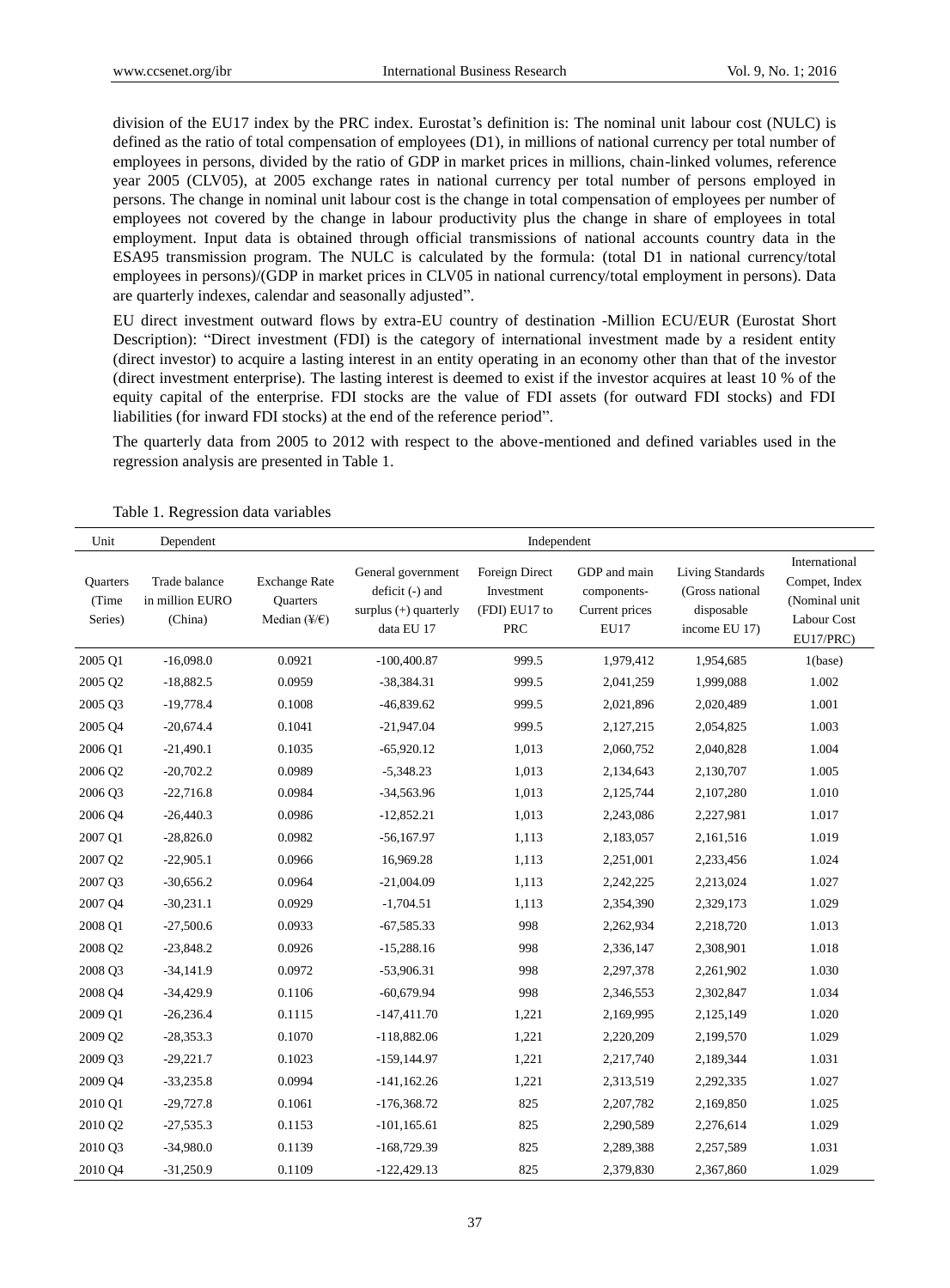www.ccsenet.org/ibr International Business Research Vol. 9, No. 1; 2016

| 2011 Q1             | $-25.980.5$ | 0.1110 | $-123.435.66$ | 3.714   | 2.294.812 | 2.264.274 | 1.012 |
|---------------------|-------------|--------|---------------|---------|-----------|-----------|-------|
| 2011 Q <sub>2</sub> | $-24.178.6$ | 0.1067 | $-76.391.90$  | 3.714   | 2,360,915 | 2,339,498 | 1.013 |
| 2011 Q3             | $-29.363.5$ | 0.1101 | $-100.646.61$ | 3.714   | 2,350,925 | 2,323,972 | 1.012 |
| 2011 Q4             | $-23.318.8$ | 0.1166 | $-90.275.12$  | 3.714   | 2.417.376 | 2,399,278 | 1.022 |
| 2012 Q1             | $-21.872.9$ | 0.1206 | $-103.181.39$ | 3371.75 | 2.329.119 | 2,293,474 | 0.995 |
| 2012 Q <sub>2</sub> | $-21,400.6$ | 0.1237 | $-67.993.07$  | 3371.75 | 2.369.480 | 2,349,951 | 1.010 |
| 2012 Q3             | $-26,385.5$ | 0.1257 | $-87.113.58$  | 3371.75 | 2,359,864 | 2,339,337 | 1.027 |
| 2012 Q4             | $-23,017.6$ | 0.1232 | $-91,105.35$  | 3371.75 | 2,425,335 | 2,418,978 | 1.024 |

*Note.* Source, Eurostat. National Bureau of Statistics of China.

# *2.2 The Regression Model*

The dataset consists of eight variables evaluated in 32 consecutive quarters from 2005 to 2012 (cases). The trade balance variable will be treated as the dependent variable while the rest as independent. All eight variables and their acronyms are summarized in Table 2.

#### Table 2. Variables and acronyms

| Acronym     | Variable                                                                |
|-------------|-------------------------------------------------------------------------|
| TB          | Trade Balance in million ECU/EURO (China)                               |
| EX          | <b>Exchange Rate Quarters Median</b>                                    |
| <b>DEF</b>  | General Government Deficit (-) and surplus $(+)$ - quarterly data EU 17 |
| <b>FDI</b>  | Foreign Direct Investment (FDI) EU17 to PRC                             |
| <b>GDP</b>  | GDP and main components - Current prices EU17                           |
| <b>GNDI</b> | Living Standards (Gross national disposable income EU 17)               |
| NULCI       | International Competitiveness Index (Nominal unit Labour Cost EU17/PRC) |

Using backward stepwise elimination at 0.1 alpha level and then testing for multicollinearity, we remove variables FDI and GNDI respectively and form a linear regression model with the remaining independent variables. This model explains almost 75% of trade balance variability (R-squared = 0.7435). The main figures of the proposed linear model are summarized in the Table 3 below.

|  | Table 3. Regression output |  |
|--|----------------------------|--|

| Variable | Coefficient | Std. Error | t-Statistic | p-value |
|----------|-------------|------------|-------------|---------|
| B        | 266506.3    | 52909.41   | 5.037031    | 0.0000  |
| EX       | 156989.4    | 70238.62   | 2.273527    | 0.0312  |
| DEF      | 0.027409    | 0.011423   | 2.399415    | 0.0236  |
| GDP      | $-0.011491$ | 0.006133   | $-1.873660$ | 0.0718  |
| NULCI    | $-276574.4$ | 57181.80   | $-4.836756$ | 0.0000  |

International Competitiveness Index (NULCI) is statistically significant at <0.001 level (practically at any level), with Exchange Rate (EX) and General Government Deficit (DEF) being statistically significant at 0.05 level, while GDP is marginally significant (at 0.1 level). Passing all the diagnostic tests for residuals i.i.d., normality, homoskedasticity as well as model multicollinearity, the final regression model that explains nearly 75% of the Trade Balance variability is:

$$
TB = 266506.3 + 156989.4 \, EX + 0.027409 \, DEF - 0.011491 \, GDP - 276574.4 \, NULL \tag{1}
$$

The sign of the regression coefficients shows the influence of explanatory variables in trade balance, as follows:

1) EX (Exchange rate): A revaluation of remmendi to euro, leads to a rise of price of the Chinese products in euro. Additionally European products, in remmenbi, will be chipper. Hence, European exports to China will rise and imports will be reduced. Finally there will be reduction to EU trade balance deficit, and vice versa. (European Commission, 2015).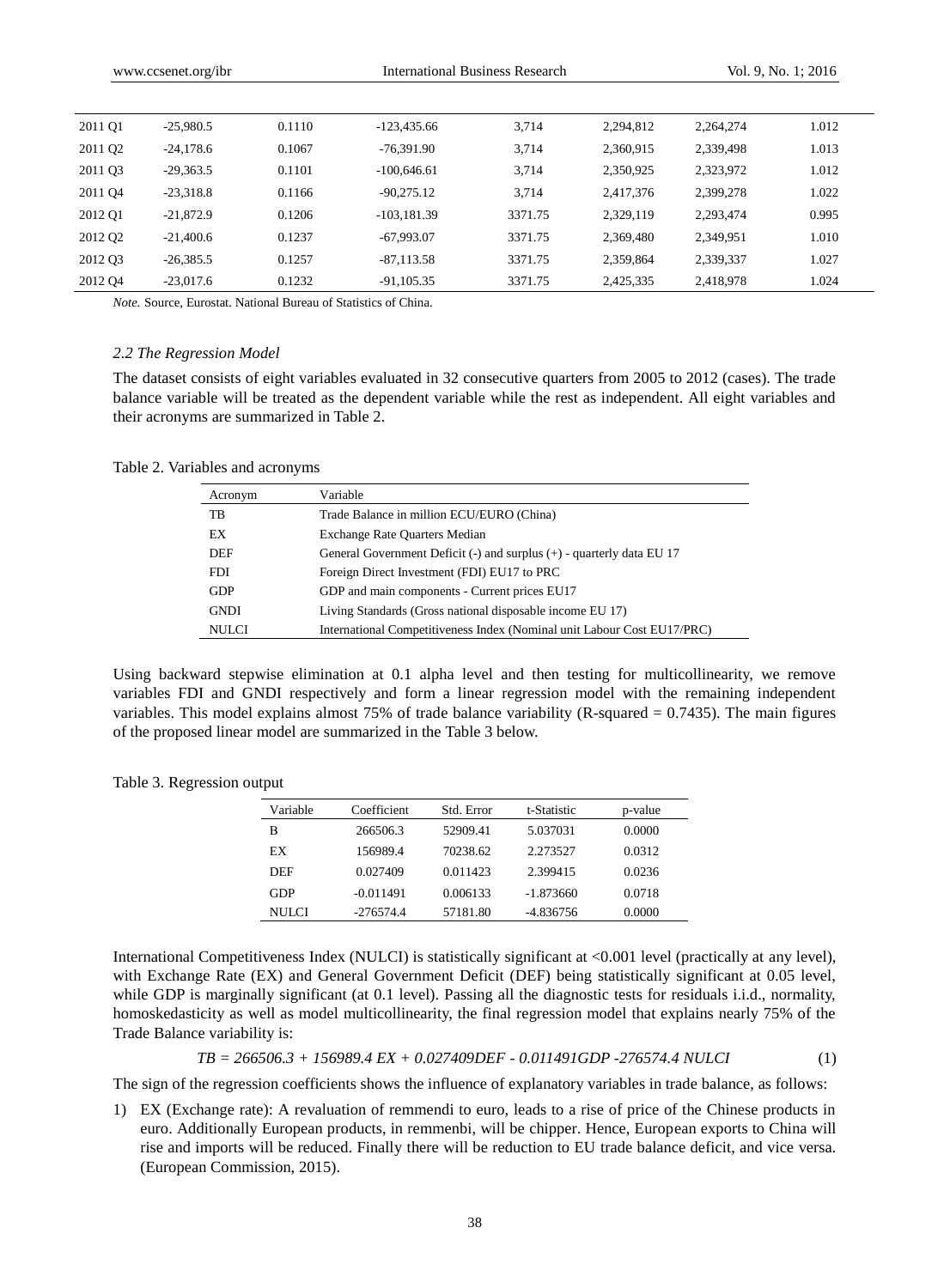- 2) DEF (General Government Deficit): An increase in DEF increases the TB negative amount. Case of "twin deficit" (Baxter, 1995; Mariolis & Papoulis, 2010).
- 3) GDP (Gross Domestic Product): An increase in GDP increases TB negative amount. GDP can be considered as income, so an increase in income leads to a rise of consumption, hence to a rise of imports (Polak, 1947).
- 4) NULC (Nominal Unit Labour Cost) Index: By definition NULCI derives from EURO17 to PRC index, so an increase of EU index with fix PRC index leads to a rise of EU trade balance deficit, and vice versa. In case of simultaneous moves between the indices, we check their percentage changes (Gavroglou, 2012).

The regression output presented in table 2 will be used as input in the game theory analysis, since we are going to use the linear model coefficient estimators in order to evaluate the players' payoffs.

#### **3. Zero-Sum Game: Currency Devaluation-Imposition of Tariffs**

## *3.1 Overview*

The regression analysis revealed UNLCI, Government Deficit and the exchange rate of renmimbi vs. euro as the statistically significant independent variables of the model at the standard 0.05 level. A further economic analysis with regard to these variables can explain the ability of the government to adapt them in time. More specifically, UNLCI is the most difficult index for the government to adapt, because lowering wages can cause social disorders. There have been attempts from European countries in order to fix their internal UNLCI such as the Agenda 2000 from Germany. Furthermore, with regard to the economic crisis, the so-called "Troika", IMF, ECB and European Commission, have attempted to impose models and measures in order to fix the UNLC Index in South-Eastern European countries. The Government Deficit is the next most critical variable under current economic conditions. It requires more time for adaptation from the players, especially for the EU, due to the fact that DEF is used as a backup plan for financing the sensitive Banking Sector and the European Stability Mechanism (ESM) program. This variable is fixed for the players' strategies.

The next critical variable is the exchange rate. This variable can be easily determined by the central bank of a country. PRC had made enough devaluations of its currency, in order to gain competitive advantage in international trade. The remmendi was devaluated from 25% to 40% till 2005. In 2005 its value was ligated to USD. This is one of the main EU arguments against PRC, because EU products cannot compete with those of PRC in price (Morrison & Labonte, 2011). Hence the EU resorts to the WTO against PRC in order to impose tariffs on chinese products. According to the Eurostat, a 15% tariff on chinese products affects the trade balance by 28.46 %. In accordance with the above arguments and conforming to Navarro and Autry (2011) and Rickards (2012) notion regarding PRC trade games, we attempt to develop a zero-sum game between the EU and PRC.

# *3.2 The Model*

Consider that the two players, the Euro Zone (Player 1) and PRC (player 2) will go for the following strategies: i) PRC will devaluate its currency regarding USD at 10% (strategy Z), ii) or it will leave its currency unchanged. iii) the Euro zone will go to WTO against PRC in order to impose tariffs on chinese products (strategy A), iv) or it will impose no restrictions. The players' payout will be taken from the regression equation estimates depending on the above strategies. Furthermore, the independent values will be forecast through Holt-Winters / Exponential smoothing, so that the payouts will be more realistic.  $TB_{for}$  or  $TB_0$  is the equation's constant variable which affects the final payout but it is independent regarding the players' strategy. Hence the exponential smoothing data leads to the following output:

$$
EX = 0.1332
$$
  $DEF = -84762.82$   $GDP = 2404308$   $NULCI = 1.022$ 

The model's equation (1) is the TB 2013 forecast value is:  $TB<sub>for</sub> = -26540.74341$ . Let us now estimate players' payouts under different scenarios:

1) Players' payouts regarding strategies A, Z, devaluation of currency for PRC (10%) and tariff imposition by the EU (derives to 15% reduction of Imports) will lead to:

 $TB' = -159689.37*(0.1) \rightarrow TB' = -15968.94$ 

Also the EU tariffs will reduce imports by 15%, though TB will be reduced by 28.46%. Finally, the total TB's reduction is:

$$
TB_{A,Z} = TB_{for} + TB' - 0.2846 * TB_{for} \rightarrow TB_{A,Z} = 0.7154 * TB_{for} - 15968.94
$$

So *ΤΒΑ, <sup>Ζ</sup>= -34956.18,* is the (1.1) matrix payout.

2) Players' payouts regarding strategies B, Z, when PRC does not devaluate its currency and the EU imposes tariffs on chinese products, leads to the following outcomes: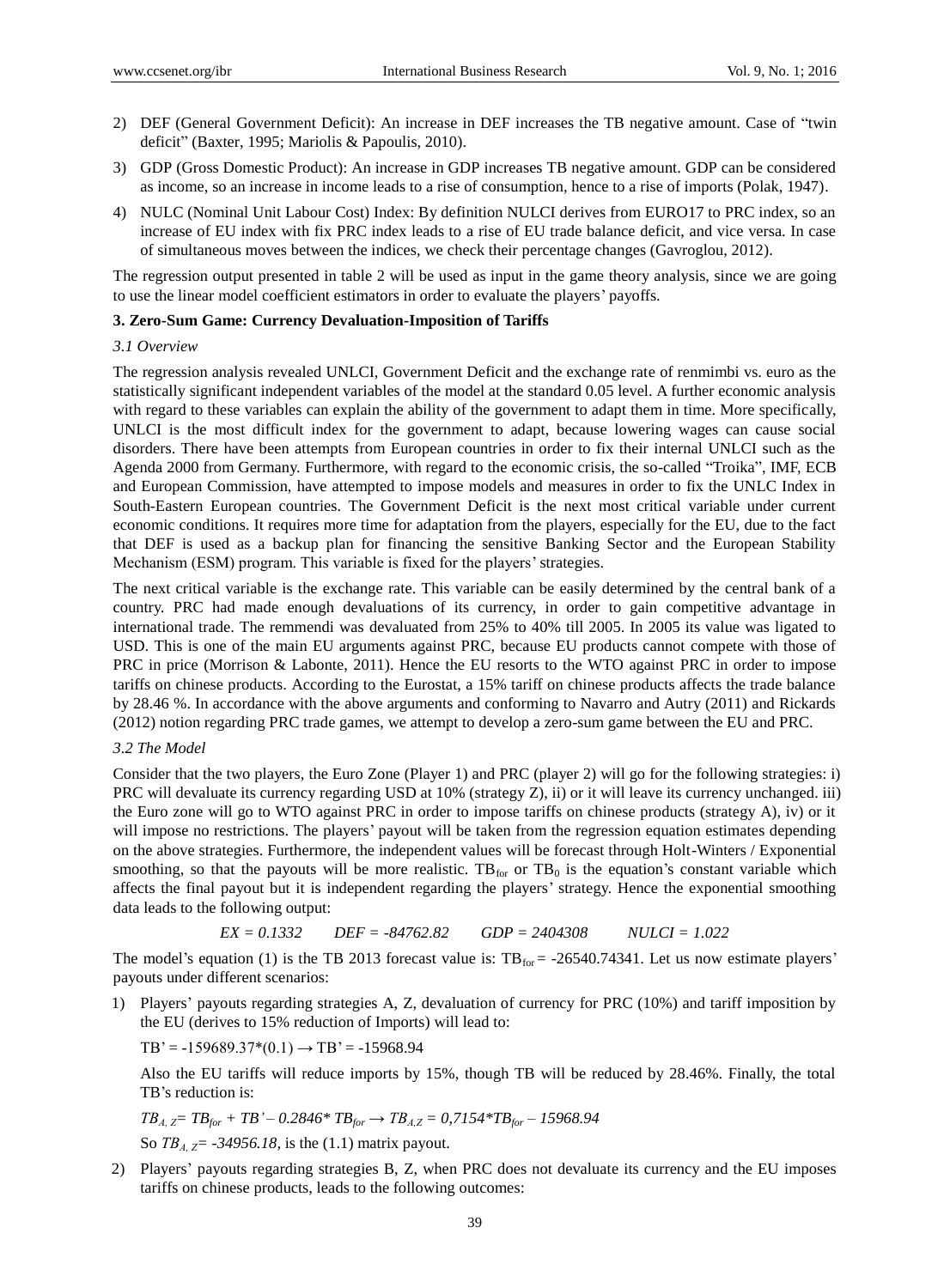*ΤΒΒ, <sup>Ζ</sup>= TBfor – 0.2846\* TBfor →mΤΒΒ,Ζ= 0.7154\*TBfor*

So *ΤΒΒ, <sup>Ζ</sup>= -18987.25,* is the (2.1) matrix payout.

3) Players' payouts regarding strategies Α, Ω, when PRC devaluates its currency and the EU does not take any restriction regarding chinese products, leads to the following outcomes:

*ΤΒ'= -159689.37\*(0.1) →TB'= -15968.94*

Hence (1, 2) matrix payout is *ΤΒΑ, <sup>Ω</sup>= TBfor + TB'= -42509.68*

4) Players' payouts regarding strategies  $B, \Omega$ , where neither PRC nor the EU apply any "aggressive" policy, lead to the following outcomes:

*ΤΒΒ, <sup>Ω</sup> = -26540.74* 

Which is the (2.2) matrix payout. Matrix outcomes are summarized in table 4.

#### Table 4. Game payoffs

|            |                   | PRC payoffs |             |  |
|------------|-------------------|-------------|-------------|--|
|            | <b>Strategies</b> |             |             |  |
| EU payoffs |                   | $-34956,18$ | $-42509.68$ |  |
|            | в                 | $-18987.25$ | $-26540.74$ |  |

Regarding the above payoff matrix, and knowing that each player will go for its max profit, the solution of the game will be reached through minimax theorem (Neumann, 1944). Let us analyze this game from the EU's point of view (player 1). Suppose that player 1 knows that player 2 wants to cause him maximum losses. So:

- If player 1 goes for strategy A, the worst case scenario for player 2 is to go for strategy  $\Omega$  and cause him  $\epsilon$ -42940.65 mil Trade Balance deficit.
- If player 1 goes for strategy B, the worst case scenario for player 2 is to go for strategy  $\Omega$  and cause him  $\epsilon$ -26540.74 mil Trade Balance deficit.

Hence, the optimal strategy or minimax strategy for the EU is to go for strategy B. Let us now analyze the game from PRC's (player 2) point of view:

- If player 2 goes for strategy Z, then player 1 will go for strategy B. So player 2 will get  $\epsilon$  18987.25 mil Trade surplus.
- If player 2 goes for strategy  $\Omega$ , then player 1 will go for strategy B. So player 2 will get  $\epsilon$  26540.74 mil Trade surplus.

Hence, the optimal strategy or maximin strategy for PRC is to go for strategy  $\Omega$ .

In conclusion, according to the minimax theorem, the best strategy followed by the players will be strategy B,  $\Omega$ , which is a Nash equilibrium point. The strategy B,  $\Omega$  says that PRC will not devaluate its currency and the EU will not go to WTO in order to impose tariffs against chinese products.

#### **4. Conclusions and Suggestions for Further Research**

Our study sought to shed light on the explanation of bilateral trade imbalances between two of the biggest economies in the world, the EU and PRC, combining methods and results from Econometrics and Game Theory. The game theory approach is used in order to provide the involved parties with critical information regarding the consequences of their followed strategies. In addition, it estimates the probability that a certain player wins the game. The game theory output, given the players' payoffs, leads to strategic equilibria, from which none of the players will have any unilateral motivation to be removed (Nash Equilibrium). What the game theory cannot do is to provide players with accurate payoffs. The linear regression model supplied the coefficient estimates for the critical macroeconomic variables that explain the bilateral trade imbalances between the Eurozone and PRC, which lead to the available payoffs regarding their chosen strategies. Using those payoffs, we have developed a zero-sum trade game, based on model hypothesis of a trade war between economies. The results pointed out the best strategies that should be followed by the players in order to avoid great losses. In our case the Eurozone should not impose any tariffs on chinese products and PRC should not devaluate its currency to USD/ EURO. The equilibria payoff is  $\epsilon$  -26,540.74 mil and the additional actual data provided by Eurostat for 2013 is  $\epsilon$ -22,513.1 mil. There is a discrepancy due to the fact that our model describes the move (variability) of the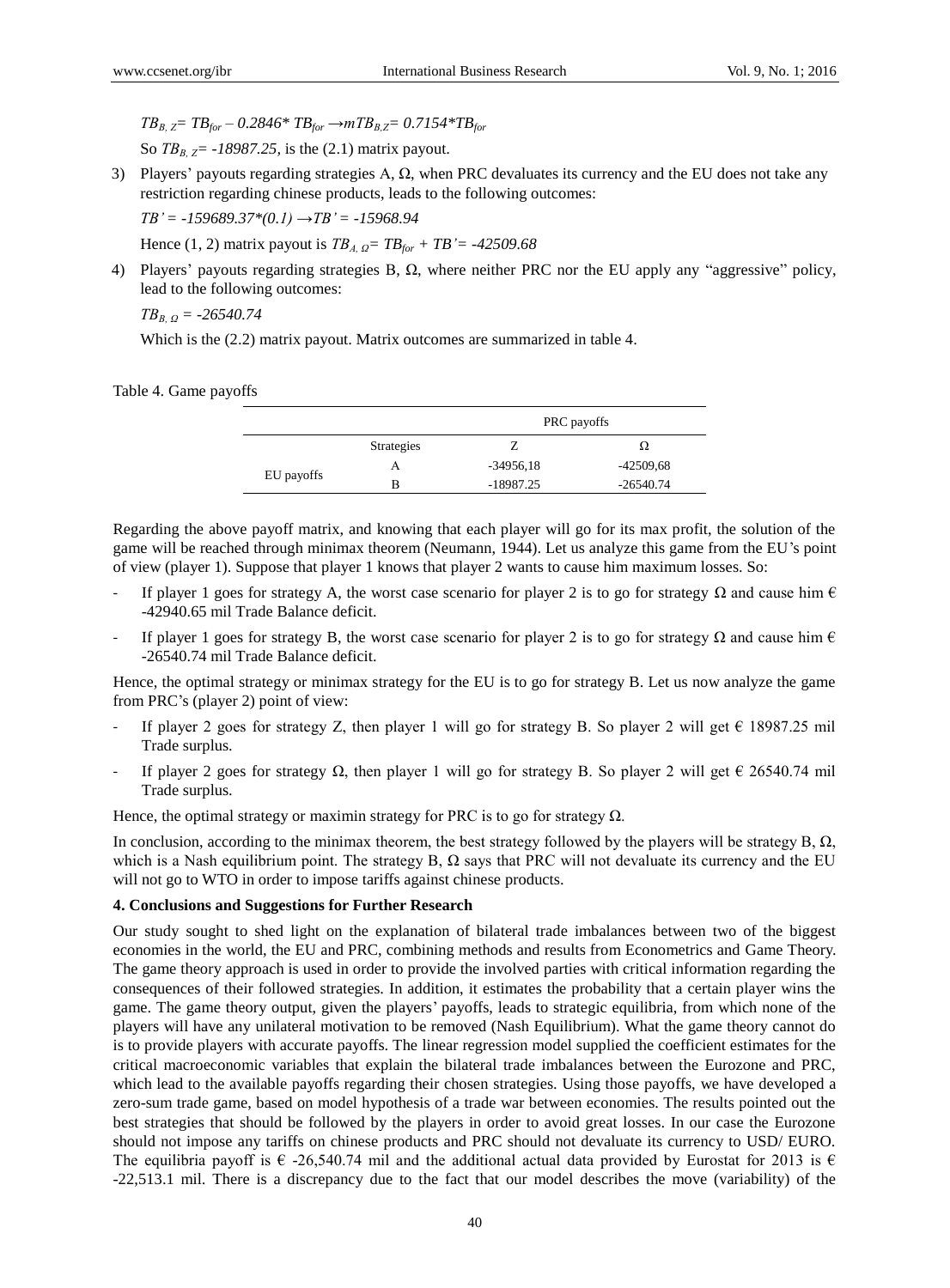dependent variable in a 74.35 percentage. Nevertheless, as it was mentioned, our goal was to describe approximately the consequences and trends of the chosen strategy and not the actual market data.

Future research can be addressed to different time periods, preferably larger, with different characteristics than the one studied here which has certain features due to the economic depreciation of the Eurozone. These can lead to further study of NULCI indicator impact in the trade balance stochastic model. Last but not least, a repetitive dynamic game can be applied between the two economies, in order to capture the dynamic of the game over time.

## **References**

- Amiti, M., & Freund, C. (2008). *The anatomy of China's export growth.* The World Bank, Policy Research, Working Paper, 4628, pp. 13-16. http://dx.doi.org/10.3386/w14716
- Baxter, M. (1995). International Trade and Business Cycles. In G. M. Grossman, & K. Rogoff (Eds.), *Handbook of International Economics,* (Vol. 3, pp. 1801-1864). Amsterdam: North-Holland. http://dx.doi.org/10.3386/w5025
- European Commission. (2012). Trade and Investment Barriers Report. *European Commission, 70,* 3-17. http://dx.doi.org/10.5539/res.v6n4p12
- European Commission. (2013). Facts and figures on EU-China trade. *European Commission,* 2-11. Retrieved from http://trade.ec.europa.eu/doclib/docs/2012/february/tradoc\_149143.pdf
- European Commission. (2015). European Economic Forecast Winter 2015. *EU,* 50-52. http://dx.doi.org/10.2765/330642
- Feenstra, R. C., & Wei, S. J. (2009). Introduction to "China's Growing Role in World Trade". *NBER Working Paper, 14716*, 9-11. http://dx.doi.org/10.3386/w14716
- Fair, C. R. (2010). Estimated Macroeconomic Effects of a Chinese Yuan Appreciation. *Business Economics, 4,*  233-24*.* http://dx.doi.org/10.1057/be.2010.31
- Hui, F. (2012). *The game theory analysis of bilateral trade imbalance between China and EU* (Master's Thesis). Universiteit Maastricht, Maastricht, The Netherlands. Retrieved from http://pub.maastrichtuniversity.nl/b49814cb-d61f-47d8-80bd-ebaf90b3ea8e
- Graceffo, A. (2015). *Recap of the Chinese RMB Devaluation*. Brooklyn Monk in Asia. Retrieved from https://brooklynmonk.wordpress.com/2015/09/13/recap-of-the-chinese-rmb-devaluation/
- Polak, J. J. (1947). The Foreign Trade Multiplier. *The American Economic Review, 37*, 889-897. Retrieved from <http://www.jstor.org/stable/1812859>
- Von Neumann, J., & Morgenster, O. (1944). *Theory of Games and Economic Behavior*. Princeton University Press. Retrieved from<http://press.princeton.edu/chapters/i7802.pdf>
- Inman, Ph., Farrer, M., & Ryan, F. (2015). *China stuns financial markets by devaluing yuan for second day running*. Exec Review. Retrieved from http://www.execreview.com/2015/08/china-stuns-financial-markets-by-devaluing-yuan-for-second-day-runn ing/
- Lu, Z. (2012). EU-China Economic Relations: Interactions and Barriers. *MPRA Paper, 40646*, 6-24. http://dx.doi.org/10.5539/res.v6n4p12
- Lu, M. (2015). *The RMB USD Exchange Rate and Its Association with Bilateral Trade* (Master's Thesis)*.* Georgetown University, Washington, D. C. Retrieved from http://hdl.handle.net/10822/760976
- Mariolis, T., & Papoulis, Κ. (2010). Debt dynamics, "twin deficits" and international competitiveness of the Greek economy*. MPRA Paper, 23173.* Retrieved from <https://mpra.ub.uni-muenchen.de/id/eprint/23173>
- Messerlin, P., & Wang, J. (2014). Redesigning the European Union's trade policy strategy towards China. *Joint ECIPE-GEM Working Paper, 04*.
- Morrison, W., & Labonte, M. (2011). China's Currency: An Analysis of the Economic Issues. *Congressional Research Service, RS21625,* 1-33. Retrieved from http://digital.library.unt.edu/ark:/67531/metadc228116/m1/1/high\_res\_d/RS21625\_2013Jul22.pdf
- Navarro, P., & Autry, G. (2011). *Death by China: Confronting the Dragon-A Global Call to Action*. Pearson FT Press.